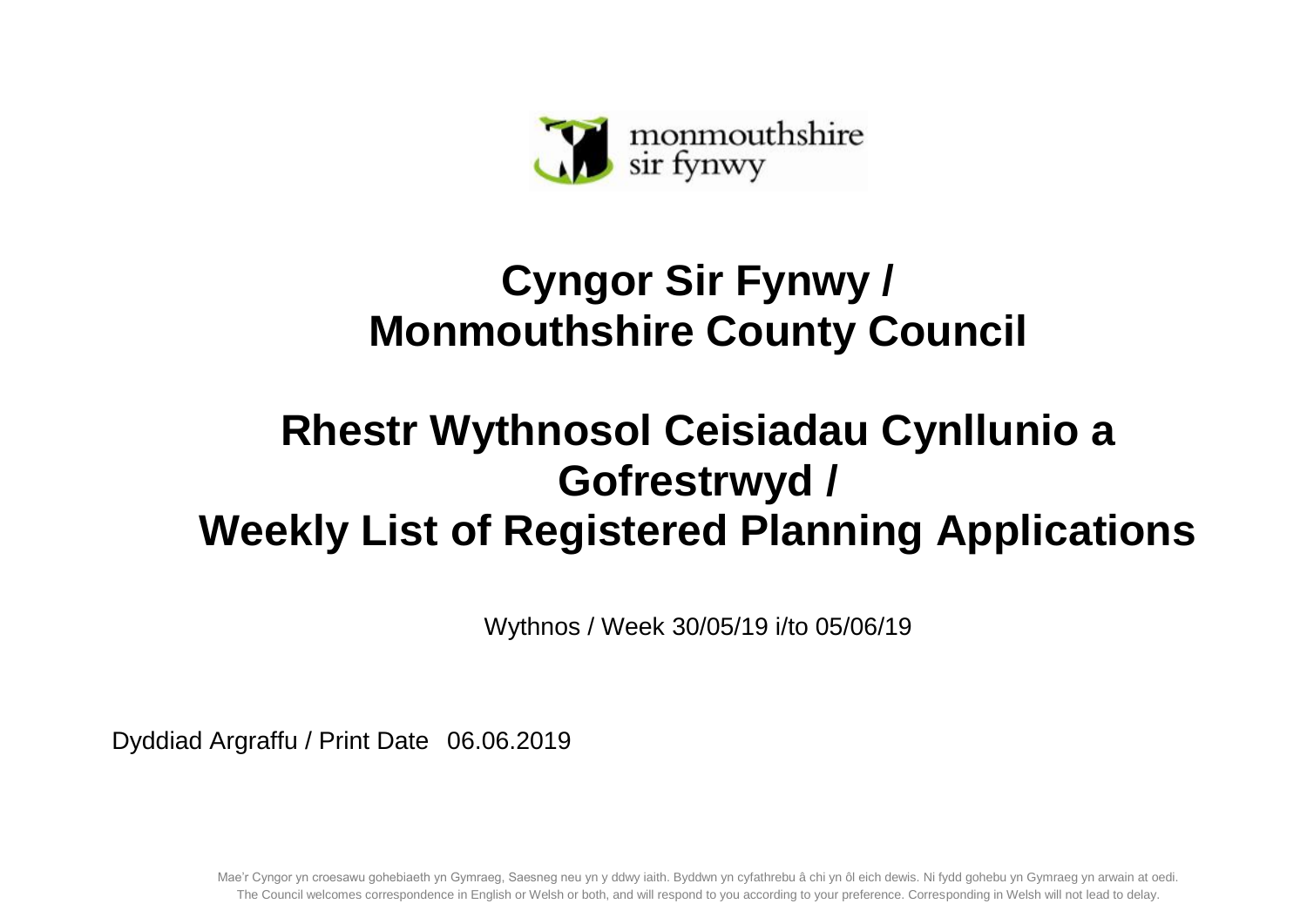| Ward/Ward                                                                                                | <b>Rhif Cais/</b><br><b>Application</b><br><b>Number</b>               | Disgrifia d o'r<br>Datblygiad/<br><b>Development</b><br><b>Description</b>                                                                                                         | <b>Cyfeiriad Safle/</b><br><b>Site Address</b>                                                                           | Enw a Chyfeiriad yr<br>Ymgeisydd/<br><b>Applicant Name &amp;</b><br><b>Address</b>                                                                  | <b>Enw a Chyfeiriad</b><br>yr Asiant/<br><b>Agent Name &amp;</b><br><b>Address</b>                                                     | <b>Math Cais/</b><br><b>Application</b><br><b>Type</b> | Dwyrain/<br>Gogledd<br>Easting/<br><b>Northing</b> |
|----------------------------------------------------------------------------------------------------------|------------------------------------------------------------------------|------------------------------------------------------------------------------------------------------------------------------------------------------------------------------------|--------------------------------------------------------------------------------------------------------------------------|-----------------------------------------------------------------------------------------------------------------------------------------------------|----------------------------------------------------------------------------------------------------------------------------------------|--------------------------------------------------------|----------------------------------------------------|
| <b>Mardy</b><br>Plwyf/ Parish:<br>Llantilio<br>Pertholey<br>Community<br>Council                         | DM/2019/00704<br>Dyddiad App. Dilys/<br>Date App. Valid:<br>08.05.2019 | Variation of<br>condition 1 of<br>planning consent<br>DC/2013/00166 to<br>allow for touring<br>caravans to be<br>sited on the park<br>during closed<br>season but not<br>occupied. | <b>Blossom Touring</b><br>Park And Campsite<br>Wernddu Road<br><b>Llantilio Pertholey</b><br>Monmouthshire               | Mr James Harris<br><b>Blossom Touring</b><br>Park And Campsite,<br>Wernddu Road<br><b>Llantilio Pertholey</b><br>NP78BG                             | Mr Philip Jones<br>Savills (UK) Limited<br>16 Grosvenor Court<br><b>Foregate Street</b><br>Chester<br>CH1 1HN<br><b>United Kingdom</b> | Mod or<br>Removal of<br>Condition                      | 332542<br>215161                                   |
| <b>Llantilio</b><br><b>Crossenny</b><br>Plwyf/ Parish:<br>Llantilio<br>Crossenny<br>Community<br>Council | DC/2017/00804<br>Dyddiad App. Dilys/<br>Date App. Valid:<br>04.06.2019 | Change of<br>use/conversion of<br>redundant chapel<br>to residential<br>dwelling.                                                                                                  | The Old Chapel<br>Wernrheolydd<br>Road Raglan NP15<br>2LJ                                                                | Mr Garry Hill<br><b>Welfare House</b><br><b>Warwick Road</b><br><b>Brynmawr</b><br><b>NP23</b>                                                      | Mr Garry Hill<br><b>Welfare House</b><br><b>Warwick Road</b><br><b>Brynmawr</b><br><b>NP23</b>                                         | Planning<br>Permission                                 | 339100<br>212874                                   |
| <b>Llanover</b><br>Plwyf/ Parish:<br>Llanover<br>Community<br>Council                                    | DM/2019/00741<br>Dyddiad App. Dilys/<br>Date App. Valid:<br>24.05.2019 | Proposed<br>replacement of<br>existing dwelling.                                                                                                                                   | Drws Nesa<br>Kilgeddin House<br>Llanvair Grange<br>Road<br>Llanfair Kilgeddin<br>Abergavenny<br>Monmouthshire<br>NP7 9BB | Mr And Mrs Riley<br><b>Drws Nesa</b><br>Kilgeddin House<br>Llanvair Grange<br>Road<br>Llanfair Kilgeddin<br>Abergavenny<br>Monmouthshire<br>NP7 9BB | <b>Paul Brice Architect</b><br>Lower Barn<br>Rockfield<br>Monmouth<br><b>NP25 5QD</b>                                                  | Planning<br>Permission                                 | 334792<br>208524                                   |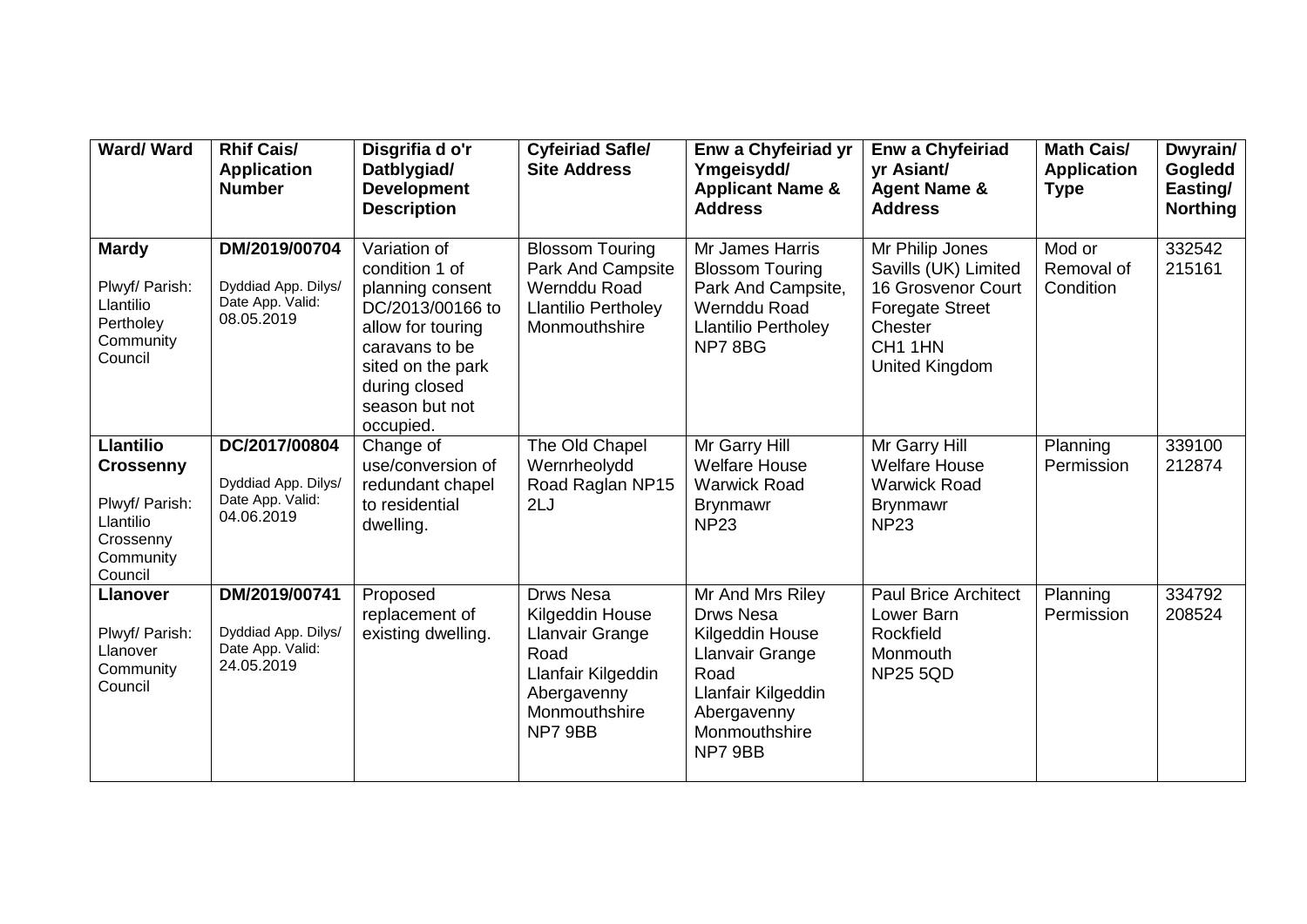| <b>Goytre Fawr</b><br>Plwyf/ Parish:<br>Goetre Fawr<br>Community<br>Council | DM/2019/00698<br>Dyddiad App. Dilys/<br>Date App. Valid:<br>07.05.2019 | To fell section of<br>large Willow tree.                                                                                                                                                                                                                                            | 28 Chapel Mead<br>Penperlleni<br>Goytre<br>Pontypool<br>Monmouthshire<br>NP4 0BR                                         | Mr And Mrs<br><b>Matthews</b><br>28 Chapel Mead<br>Penperlleni<br>Goytre<br>Pontypool<br>Monmouthshire<br>NP4 0BR                                 | <b>Gething Treescape</b><br><b>Tree Services</b><br>S Gething<br>The Ramblers<br>115 Park Crescent<br>Abergavenny<br>Monmouthshire<br>NP7 5TN                                   | Trees with a<br><b>TPO</b>       | 332545<br>205172 |
|-----------------------------------------------------------------------------|------------------------------------------------------------------------|-------------------------------------------------------------------------------------------------------------------------------------------------------------------------------------------------------------------------------------------------------------------------------------|--------------------------------------------------------------------------------------------------------------------------|---------------------------------------------------------------------------------------------------------------------------------------------------|---------------------------------------------------------------------------------------------------------------------------------------------------------------------------------|----------------------------------|------------------|
| <b>Goytre Fawr</b><br>Plwyf/ Parish:<br>Goetre Fawr<br>Community<br>Council | DM/2019/00718<br>Dyddiad App. Dilys/<br>Date App. Valid:<br>05.06.2019 | Took down an old<br>wooden fence and<br>replaced with metal<br>fence.                                                                                                                                                                                                               | 20 Long House<br><b>Barn</b><br>Penperlleni<br>Goytre<br>Pontypool<br>Monmouthshire<br>NP4 0AX                           | Mrs Linda Robinson<br>20 Long House Barn<br>Penperlleni<br>Goytre<br>Pontypool<br>Monmouthshire<br>NP4 0AX                                        | No Agent                                                                                                                                                                        | Householder                      | 332440<br>205064 |
| <b>Goytre Fawr</b><br>Plwyf/ Parish:<br>Goetre Fawr<br>Community<br>Council | DM/2019/00807<br>Dyddiad App. Dilys/<br>Date App. Valid:<br>24.05.2019 | Non material<br>amendments in<br>relation to planning<br>permission<br>DM/2018/01701<br>(Minor amendment<br>to alter roof pitch<br>slightly so that it<br>matches the other<br>houses at Pleasant<br>Retreat. Add<br>rooflights to make<br>use of attic space<br>as habitable room. | <b>Land At Site Of</b><br>Former Bungalow<br><b>Pleasant Retreat</b><br><b>Star Road</b><br>Penperlleni<br>Goytre        | Mr & Mrs L. K. & A.<br>Jones<br>1 Pleasant Retreat,<br><b>Star Road</b><br>Penperlleni<br>Pontypool<br>Monmouthshire<br>NP4 0AJ<br>United Kingdom | Mr Clive Bevan<br><b>Buckle Chamberlain</b><br>Partnership Ltd<br>Mill House,<br>Llancayo Court<br>Llancayo<br><b>Usk</b><br>Monmouthshire<br><b>NP15 1HY</b><br>United Kingdom | <b>Non Material</b><br>Amendment | 332506<br>204562 |
| <b>Goytre Fawr</b><br>Plwyf/ Parish:<br>Goetre Fawr<br>Community<br>Council | DM/2019/00881<br>Dyddiad App. Dilys/<br>Date App. Valid:<br>05.06.2019 | Non material<br>amendment in<br>relation to planning<br>permission<br>DM/2018/01454<br>(agreement to                                                                                                                                                                                | <b>Land Behind</b><br><b>White House Farm</b><br><b>Berthon Road</b><br><b>Little Mill</b><br>Pontypool<br>Monmouthshire | Ms P Guy & Ms P<br>Flanagan<br>C/o Agent                                                                                                          | Mr Nathan Gould<br>Mill House<br><b>Berthon House</b><br><b>Little Mill</b><br>NP4 0HL                                                                                          | <b>Non Material</b><br>Amendment | 332140<br>203006 |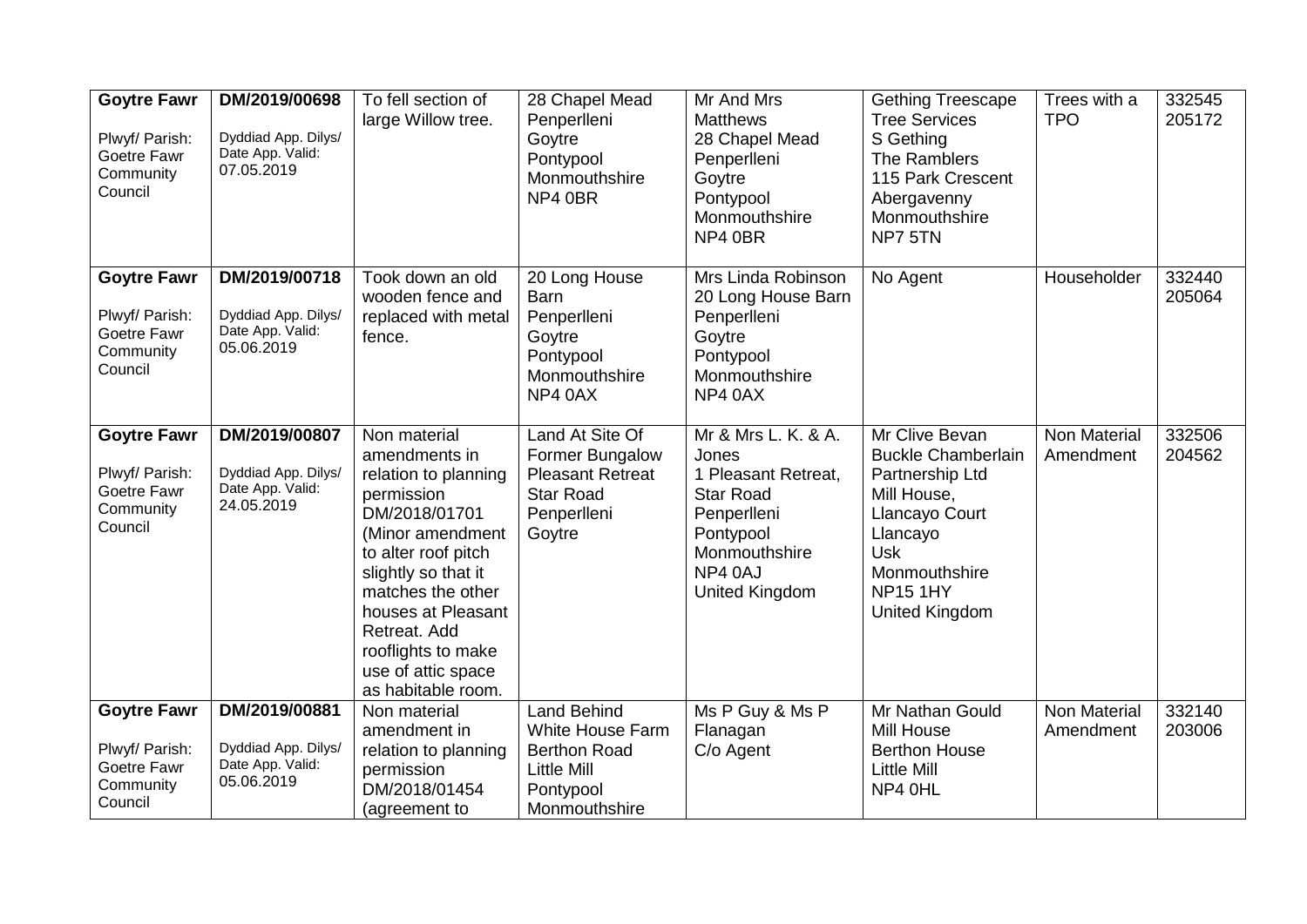|                                                                                                  |                                                                        | reduce distance<br>from boundary,<br>from 4500mm to<br>4000mm)                                                                                                                              | NP4 OHE                                                                                                                                          |                                                                                                                                           |                                                                                                                                        |                           |                  |
|--------------------------------------------------------------------------------------------------|------------------------------------------------------------------------|---------------------------------------------------------------------------------------------------------------------------------------------------------------------------------------------|--------------------------------------------------------------------------------------------------------------------------------------------------|-------------------------------------------------------------------------------------------------------------------------------------------|----------------------------------------------------------------------------------------------------------------------------------------|---------------------------|------------------|
| Raglan<br>Plwyf/ Parish:<br>Raglan<br>Community<br>Council                                       | DM/2019/00840<br>Dyddiad App. Dilys/<br>Date App. Valid:<br>05.06.2019 | Discharge of<br>condition 7 (written<br>scheme of<br>investigation)<br>relating to<br>application<br>DC/2016/01381.                                                                         | Cayo Farm<br>Llanvecha Road<br>Llandenny<br>Usk<br>Monmouthshire<br><b>NP15 1DP</b>                                                              | Mr William Jones<br>Carrow Hill Farm<br><b>Carrow Hill</b><br>Magor<br><b>NP26 3AU</b>                                                    | Lyndon Bowkett<br>72 Caerau Road<br>Newport<br><b>NP20 4HJ</b>                                                                         | Discharge of<br>Condition | 340923<br>204788 |
| <b>Trellech</b><br><b>United</b><br>Plwyf/ Parish:<br>Trellech<br>United<br>Community<br>Council | DM/2019/00841<br>Dyddiad App. Dilys/<br>Date App. Valid:<br>30.05.2019 | Rear single storey<br>extension.                                                                                                                                                            | 5 Broadstone<br>Terrace<br><b>Tintern Road</b><br>Parkhouse<br>Trellech<br>Chepstow<br>Monmouthshire<br><b>NP16 6NE</b>                          | Mr Ashley Reid<br>5 Broadstone<br>Terrace, Tintern<br>Road<br>Parkhouse<br>Trellech<br><b>NP16 6NE</b>                                    | Mr Robert Coles<br>Studio4b<br>4 Castle Parade<br><b>Usk</b><br><b>NP15 1AA</b><br><b>United Kingdom</b>                               | Householder               | 350405<br>203025 |
| <b>Usk</b><br>Plwyf/ Parish:<br>Usk Town<br>Council                                              | DM/2019/00760<br>Dyddiad App. Dilys/<br>Date App. Valid:<br>16.05.2019 | Replacement of<br>existing garden<br>shed. Replacement<br>of garden store<br>with garden shed.                                                                                              | <b>Wellesley House</b><br>29 New Market<br><b>Street</b><br><b>Usk</b><br>Monmouthshire<br>NP15 1AU                                              | Mrs Tracey Huxley<br><b>Wellesley House</b><br>29 New Market<br><b>Street</b><br><b>Usk</b><br>Monmouthshire<br><b>NP15 1AU</b>           | No Agent                                                                                                                               | Householder               | 337585<br>200595 |
| Llangybi<br>Fawr<br>Plwyf/ Parish:<br>Llanhennock<br>Community<br>Council                        | DM/2019/00090<br>Dyddiad App. Dilys/<br>Date App. Valid:<br>03.06.2019 | Installation of two<br>electrical kiosks<br>and a high voltage<br>energy centre on<br>land at Court Farm<br>Storage Reservoir<br>for the purpose of<br>providing the<br>required electrical | <b>Court Farm Clear</b><br><b>Water Tank</b><br>Reservoir<br><b>Court Farm</b><br>Reservoir To<br>Caerleon Boundary<br>Pentopyn<br>Monmouthshire | Miss Anastasia<br>Psychari<br>Dwr Cymru Welsh<br>Water<br>Pentwyn Road<br>Nelson<br>Treharris<br><b>CF46 6LY</b><br><b>United Kingdom</b> | Mr Dave Anderson<br>Cogeo Planning &<br>Environmental<br>Services Ltd<br>272 Bath Street<br>Glasgow<br><b>G2 4JR</b><br>United Kingdom | Planning<br>Permission    | 333560<br>193714 |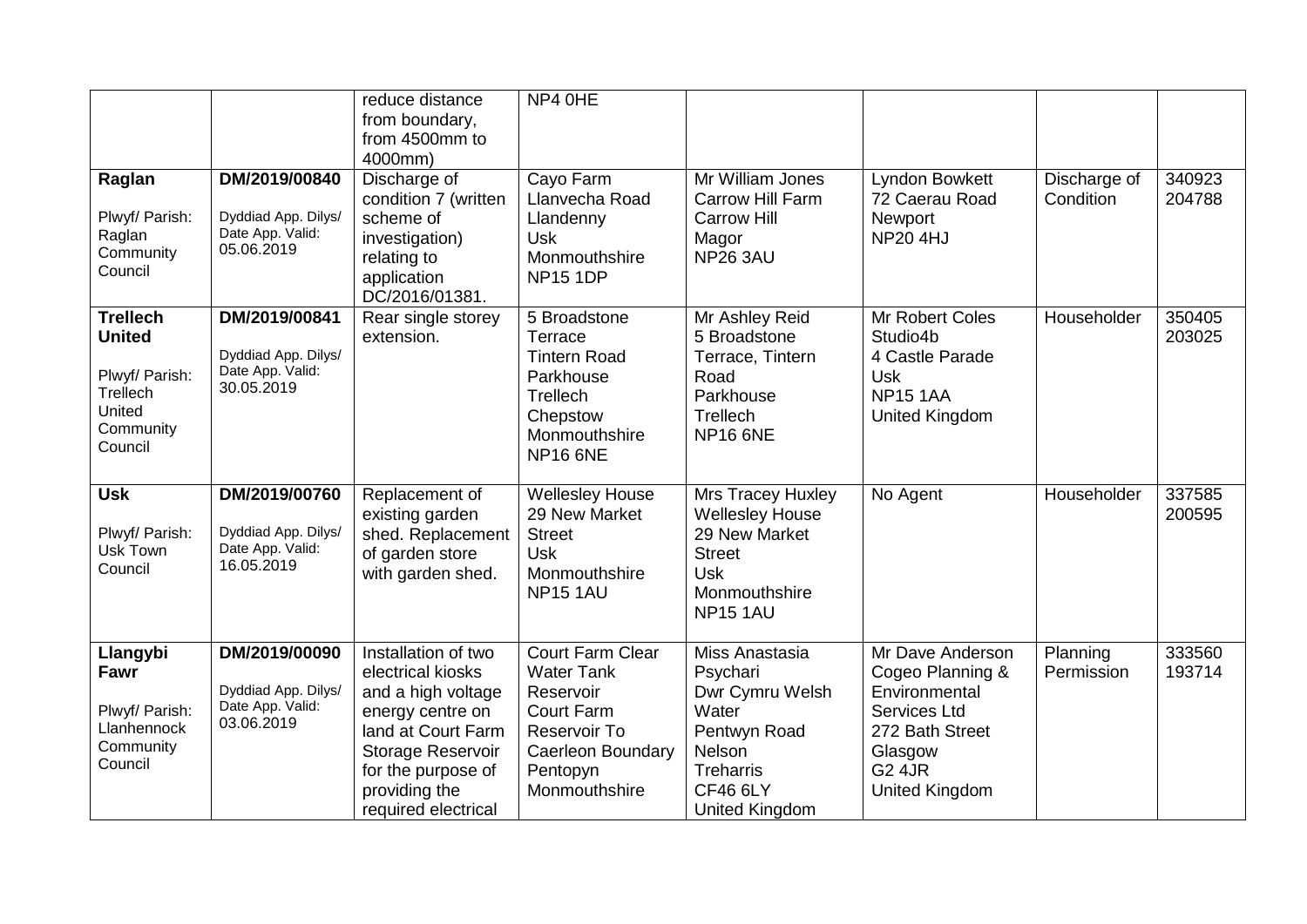|                                                                         |                                                                        | infrastructure for<br>the proposed<br>floating solar array.                                        |                                                                                                     |                                                                                                                               |                                                                                                                                                                                            |                                             |                  |
|-------------------------------------------------------------------------|------------------------------------------------------------------------|----------------------------------------------------------------------------------------------------|-----------------------------------------------------------------------------------------------------|-------------------------------------------------------------------------------------------------------------------------------|--------------------------------------------------------------------------------------------------------------------------------------------------------------------------------------------|---------------------------------------------|------------------|
| <b>St Arvans</b><br>Plwyf/ Parish:<br>St Arvans<br>Community<br>Council | DM/2019/00761<br>Dyddiad App. Dilys/<br>Date App. Valid:<br>22.05.2019 | Proposed two<br>storey rear<br>extension.                                                          | Wysteria House<br>Devauden Road<br><b>St Arvans</b><br>Chepstow<br>Monmouthshire<br><b>NP16 6EJ</b> | <b>Mrs Price</b><br>Wysteria House,<br>Devauden Road<br><b>St Arvans</b><br><b>NP16 6EJ</b><br>United Kingdom                 | Mr Gareth Evans<br><b>Apex Architecture</b><br>Ltd<br>Oak House<br><b>Aylburton Business</b><br>Park<br>Stockwell Lane,<br>Aylburton<br>Lydney<br><b>GL15 6ST</b><br><b>United Kingdom</b> | Householder                                 | 351809<br>196509 |
| <b>St Arvans</b><br>Plwyf/ Parish:<br>St Arvans<br>Community<br>Council | DM/2019/00805<br>Dyddiad App. Dilys/<br>Date App. Valid:<br>22.05.2019 | Extend the existing<br>dormer on the side<br>of the roof to create<br>a larger bathroom.           | 18 Fordwich Close<br><b>St Arvans</b><br>Chepstow<br>Monmouthshire<br><b>NP16 6EL</b>               | Mr Alun Davies<br>18, Fordwich Close<br><b>Fordwich Close</b><br><b>St Arvans</b><br><b>NP16 6EL</b><br><b>United Kingdom</b> | No Agent                                                                                                                                                                                   | Certificate of<br>Prop Lawful<br>Use or Dev | 351794<br>196334 |
| <b>St Arvans</b><br>Plwyf/ Parish:<br>St Arvans<br>Community<br>Council | DM/2019/00826<br>Dyddiad App. Dilys/<br>Date App. Valid:<br>30.05.2019 | Proposed new front<br>porch and lean-to<br>covered storage<br>area at the side of<br>the building. | 19 Wyndcliffe View<br><b>St Arvans</b><br>Chepstow<br>Monmouthshire<br><b>NP16 6ET</b>              | Mr Crispin Cooper<br>19, Wyndcliffe View<br>St Arvans<br><b>NP16 6ET</b>                                                      | Mr Ben Wilson<br>Dynamitecture<br>Flat 2<br>221 North Street<br><b>Bristol</b><br><b>BS3 1JJ</b><br><b>United Kingdom</b>                                                                  | Householder                                 | 351690<br>196420 |
| <b>Caerwent</b><br>Plwyf/ Parish:<br>Caerwent<br>Community<br>Council   | DM/2019/00615<br>Dyddiad App. Dilys/<br>Date App. Valid:<br>17.04.2019 | Prune back limbs<br>to Maple trees.                                                                | Land Adjacent To<br>Berwyn<br><b>Caerwent Road</b><br>Caerwent<br>Monmouthshire                     | Mr Alan Cornish<br><b>CADW</b><br>5/7 Plas Carew<br>Nantgarw<br>Cardiff<br><b>CF157QQ</b>                                     | Mr Tom Morris<br>Morris's Grounds<br>Maintenance Ltd<br><b>Usk Garden Centre</b><br>The Nurseries<br>Llanbadoc<br><b>Usk</b><br><b>NP15 1TG</b>                                            | Trees with a<br><b>TPO</b>                  | 346885<br>190534 |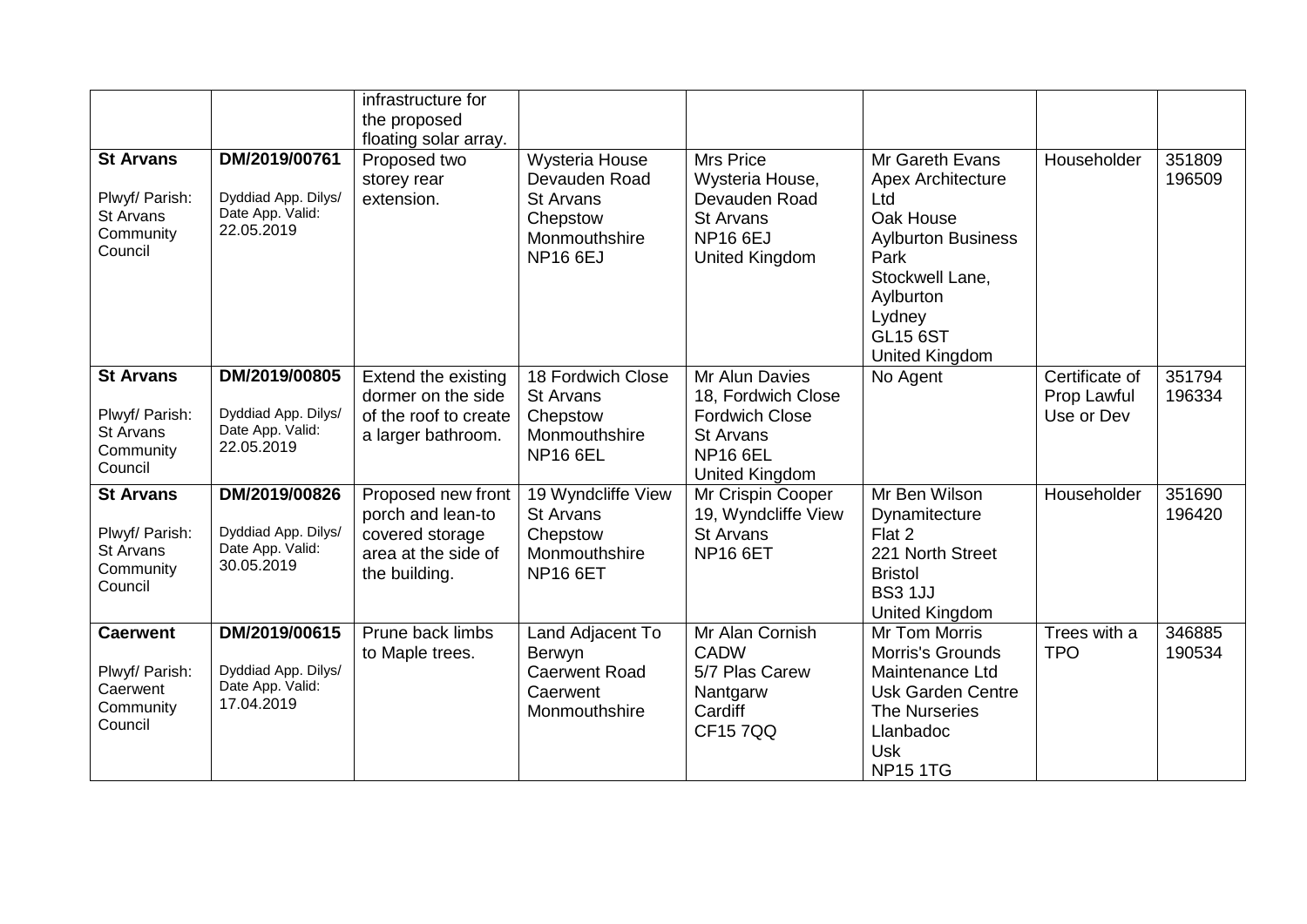| <b>Caerwent</b><br>Plwyf/ Parish:<br>Caerwent<br>Community<br>Council       | DM/2019/00866<br>Dyddiad App. Dilys/<br>Date App. Valid:<br>03.06.2019 | To discharge<br>condition 6 using<br>the submitted<br>archaeological<br>report. Relating to<br>application<br>DC/2016/00909. | The Old School<br><b>Caerwent Link</b><br>Caerwent<br>Caldicot<br>Monmouthshire<br><b>NP26 5AY</b>             | Mr Cren<br><b>Difference</b><br><b>Corporation Ltd</b><br><b>Merlin House</b><br><b>Langstone Business</b><br>Park<br>Newport<br><b>NP18 2HU</b><br><b>United Kingdom</b> | <b>Apex Architecture</b><br><b>Apex Architecture</b><br>Ltd<br>Oak House<br><b>Aylburton Business</b><br>Park<br>Stockwell Lane,<br>Aylburton<br>Lydney<br><b>GL15 6ST</b> | Discharge of<br>Condition          | 346879<br>190610 |
|-----------------------------------------------------------------------------|------------------------------------------------------------------------|------------------------------------------------------------------------------------------------------------------------------|----------------------------------------------------------------------------------------------------------------|---------------------------------------------------------------------------------------------------------------------------------------------------------------------------|----------------------------------------------------------------------------------------------------------------------------------------------------------------------------|------------------------------------|------------------|
| <b>St</b><br>Kingsmark<br>Plwyf/ Parish:<br>Chepstow<br><b>Town Council</b> | DM/2019/00642<br>Dyddiad App. Dilys/<br>Date App. Valid:<br>24.04.2019 | Beech Tree - 25%<br>crown reduction<br>Ash Tree - 25%<br>crown reduction                                                     | 1 Tymperleys<br><b>Welsh Street</b><br>Chepstow<br>Monmouthshire<br><b>NP16 5LX</b>                            | Mr Oliver Field<br><b>O.Field Tree Surgery</b><br>Ltd<br>Longhouse<br>Llwyndu<br>Abergavenny<br>NP77HU                                                                    | United Kingdom<br>No Agent                                                                                                                                                 | Trees with a<br><b>TPO</b>         | 352474<br>194443 |
| <b>St Marys</b><br>Plwyf/ Parish:<br>Chepstow<br><b>Town Council</b>        | DM/2019/00697<br>Dyddiad App. Dilys/<br>Date App. Valid:<br>07.05.2019 | To carry out tree<br>health and safety<br>works to all trees<br>located within the<br>grounds.                               | <b>Church Grounds</b><br>St Marys Church<br><b>Church Road</b><br>Chepstow<br>Monmouthshire<br><b>NP16 5HN</b> | Fr. Michael<br>St Marys Church<br>Church Road<br>Chepstow<br>Monmouthshire<br><b>NP16 5HN</b>                                                                             | Wye And Dean Tree<br><b>Services</b><br>Mr Harry Trigg<br><b>Three Gables</b><br><b>Coleford Road</b><br>Tutshill<br>Chepstow<br>Monmouthshire                             | Works to<br>trees in a<br>Con Area | 353598<br>193975 |
| <b>St Marys</b><br>Plwyf/ Parish:<br>Chepstow<br><b>Town Council</b>        | DM/2019/00730<br>Dyddiad App. Dilys/<br>Date App. Valid:<br>10.05.2019 | Removal of 3 ash<br>trees in back<br>garden of property.                                                                     | 25 River View<br>Chepstow<br>Monmouthshire<br><b>NP16 5AX</b>                                                  | Mrs Noelle Graham<br>25 River View<br>Chepstow<br>Monmouthshire<br><b>NP16 5AX</b>                                                                                        | Mr Harry Trigg<br>Wye and Dean Tree<br><b>Services</b><br><b>Three Gables</b><br><b>Coleford Road</b><br><b>Tutshill</b><br>Chepstow                                       | Trees with a<br><b>TPO</b>         | 353489<br>193632 |
| Larkfield<br>Plwyf/ Parish:<br>Chepstow                                     | DM/2019/00687<br>Dyddiad App. Dilys/<br>Date App. Valid:<br>09.05.2019 | Proposed 4 Bed<br>detached dwelling<br>on land adjacent<br>The Cedar Tiles                                                   | <b>Cedar Tiles</b><br>3 High Beech Lane<br>Chepstow<br>Monmouthshire                                           | Julie Lord<br>4 Beech Grove<br>Chepstow<br>Chepstow                                                                                                                       | Mr Robert Coles<br>Studio4b<br>4 Castle Parade<br><b>Usk</b>                                                                                                               | Outline<br>Planning<br>Permission  | 352771<br>192974 |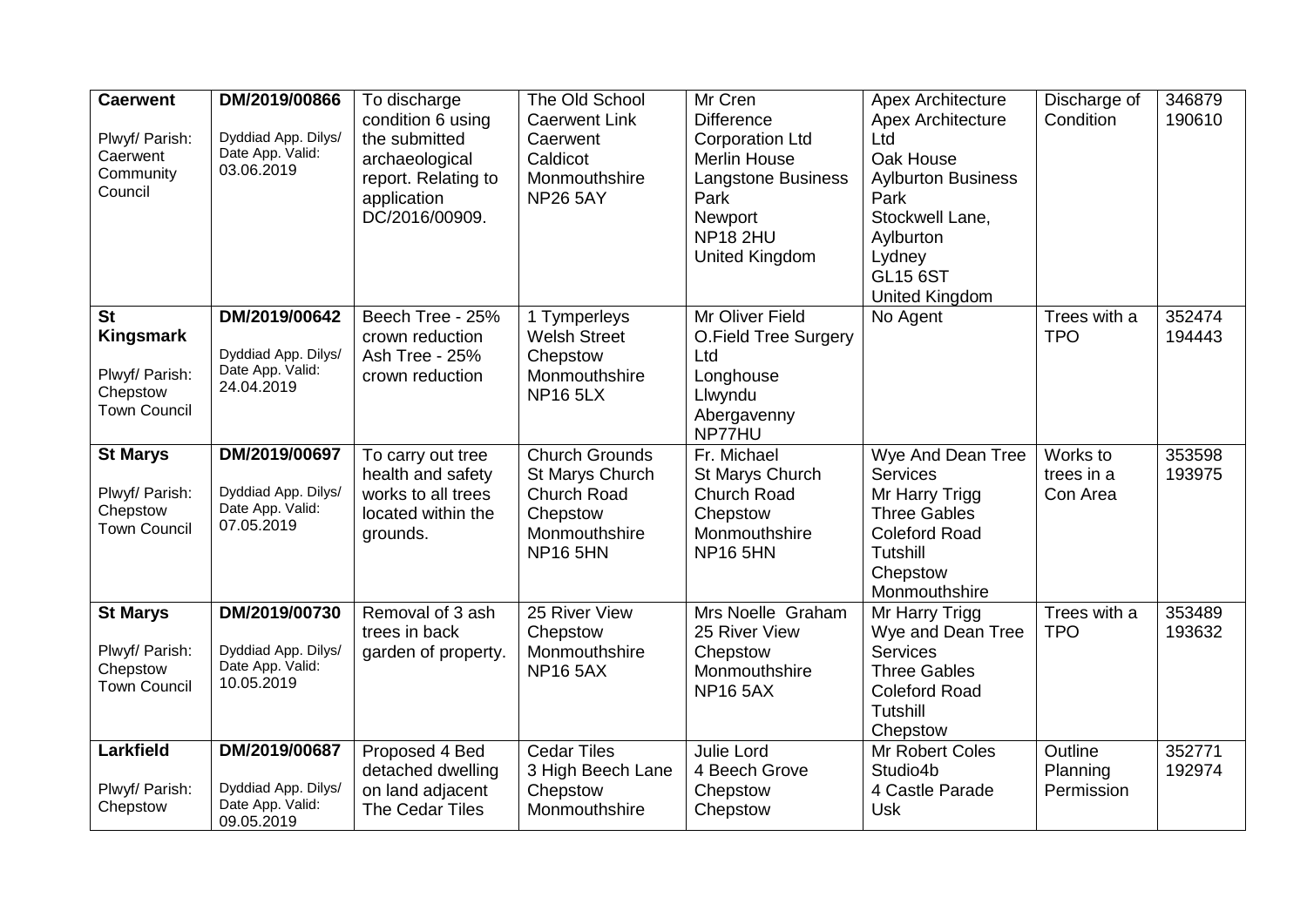| <b>Town Council</b>                    |                                         | dwelling.                           | <b>NP165BQ</b>      | <b>NP16 5BD</b>            | <b>NP15 1AA</b>       |                                  |                  |
|----------------------------------------|-----------------------------------------|-------------------------------------|---------------------|----------------------------|-----------------------|----------------------------------|------------------|
|                                        |                                         |                                     |                     | <b>United Kingdom</b>      | <b>United Kingdom</b> |                                  |                  |
|                                        |                                         |                                     |                     |                            |                       |                                  |                  |
| <b>Dewstow</b>                         | DM/2019/00844                           | Discharge of                        | <b>Cwrt Llwyfen</b> | Monmouthshire              | Mr Sam Courtney       | Discharge of                     | 347442           |
|                                        |                                         | condition 5                         | Elm Road            | <b>Housing Association</b> | LRM Planning Ltd.     | Condition                        | 188713           |
| Plwyf/ Parish:<br><b>Caldicot Town</b> | Dyddiad App. Dilys/<br>Date App. Valid: | (contamination                      | Caldicot            |                            | 22 Cathedral Road     |                                  |                  |
| Council                                | 30.05.2019                              | report including                    |                     |                            | Cardiff               |                                  |                  |
|                                        |                                         | verification                        |                     |                            | <b>CF119LJ</b>        |                                  |                  |
|                                        |                                         | statement and<br>imported materials |                     |                            | <b>United Kingdom</b> |                                  |                  |
|                                        |                                         | assessment report.                  |                     |                            |                       |                                  |                  |
|                                        |                                         | Relating to                         |                     |                            |                       |                                  |                  |
|                                        |                                         | application                         |                     |                            |                       |                                  |                  |
|                                        |                                         | DM/2018/00380.                      |                     |                            |                       |                                  |                  |
| <b>Severn</b>                          | DM/2019/00870                           | Conversion of                       | Philosopher House   | Mr Wyndham Fuller          | M J Crowther &        | Planning                         | 348649           |
|                                        |                                         | curtilage of barn,                  | 108 Chepstow        | <b>Philosopher House</b>   | Associates            | Permission                       | 188079           |
| Plwyf/ Parish:                         | Dyddiad App. Dilys/                     | new development                     | Road                | 108 Chepstow Road          | 7 Black Rock Road     |                                  |                  |
| <b>Caldicot Town</b>                   | Date App. Valid:<br>31.05.2019          | of 1 no. house                      | Caldicot            | Caldicot                   | Portskewett           |                                  |                  |
| Council                                |                                         | incorporating                       | Monmouthshire       | Monmouthshire              | <b>NP26 5TN</b>       |                                  |                  |
|                                        |                                         | existing rubble                     | <b>NP26 4JA</b>     | <b>NP26 4JA</b>            |                       |                                  |                  |
|                                        |                                         | walls to the south                  |                     |                            |                       |                                  |                  |
| <b>Portskewett</b>                     |                                         | west of the house.                  | Site At Former      | Mrs Sarah Edwards          |                       |                                  |                  |
|                                        | DM/2019/00809                           | Non material<br>amendments in       | Sudbrook Paper      | <b>Redrow Homes</b>        | No Agent              | <b>Non Material</b><br>Amendment | 350084<br>187483 |
| Plwyf/ Parish:                         | Dyddiad App. Dilys/                     | relation to planning                | Mill, Sudbrook      | <b>Redrow House</b>        |                       |                                  |                  |
| Portskewett                            | Date App. Valid:                        | permission                          | Road, Portskewett,  | Copse Walk                 |                       |                                  |                  |
| Community                              | 23.05.2019                              | DC/2015/01184                       | <b>NP26 5XT</b>     | <b>Cardiff Gate</b>        |                       |                                  |                  |
| Council                                |                                         |                                     |                     | <b>Business Park</b>       |                       |                                  |                  |
|                                        |                                         |                                     |                     | Cardiff                    |                       |                                  |                  |
|                                        |                                         |                                     |                     | CF23 8RH                   |                       |                                  |                  |
|                                        |                                         |                                     |                     | <b>United Kingdom</b>      |                       |                                  |                  |
| <b>Portskewett</b>                     | DM/2019/00813                           | Non material                        | Site At Former      | <b>Mrs Sarah Edwards</b>   | No Agent              | <b>Non Material</b>              | 350084           |
|                                        |                                         | amendments in                       | Sudbrook Paper      | <b>Redrow Homes</b>        |                       | Amendment                        | 187483           |
| Plwyf/ Parish:                         | Dyddiad App. Dilys/                     | relation to planning                | Mill, Sudbrook      | <b>Redrow House</b>        |                       |                                  |                  |
| Portskewett<br>Community               | Date App. Valid:<br>23.05.2019          | permission                          | Road, Portskewett,  | Copse Walk                 |                       |                                  |                  |
| Council                                |                                         | DC/2015/01184.                      | <b>NP26 5XT</b>     | <b>Cardiff Gate</b>        |                       |                                  |                  |
|                                        |                                         |                                     |                     | <b>Business Park</b>       |                       |                                  |                  |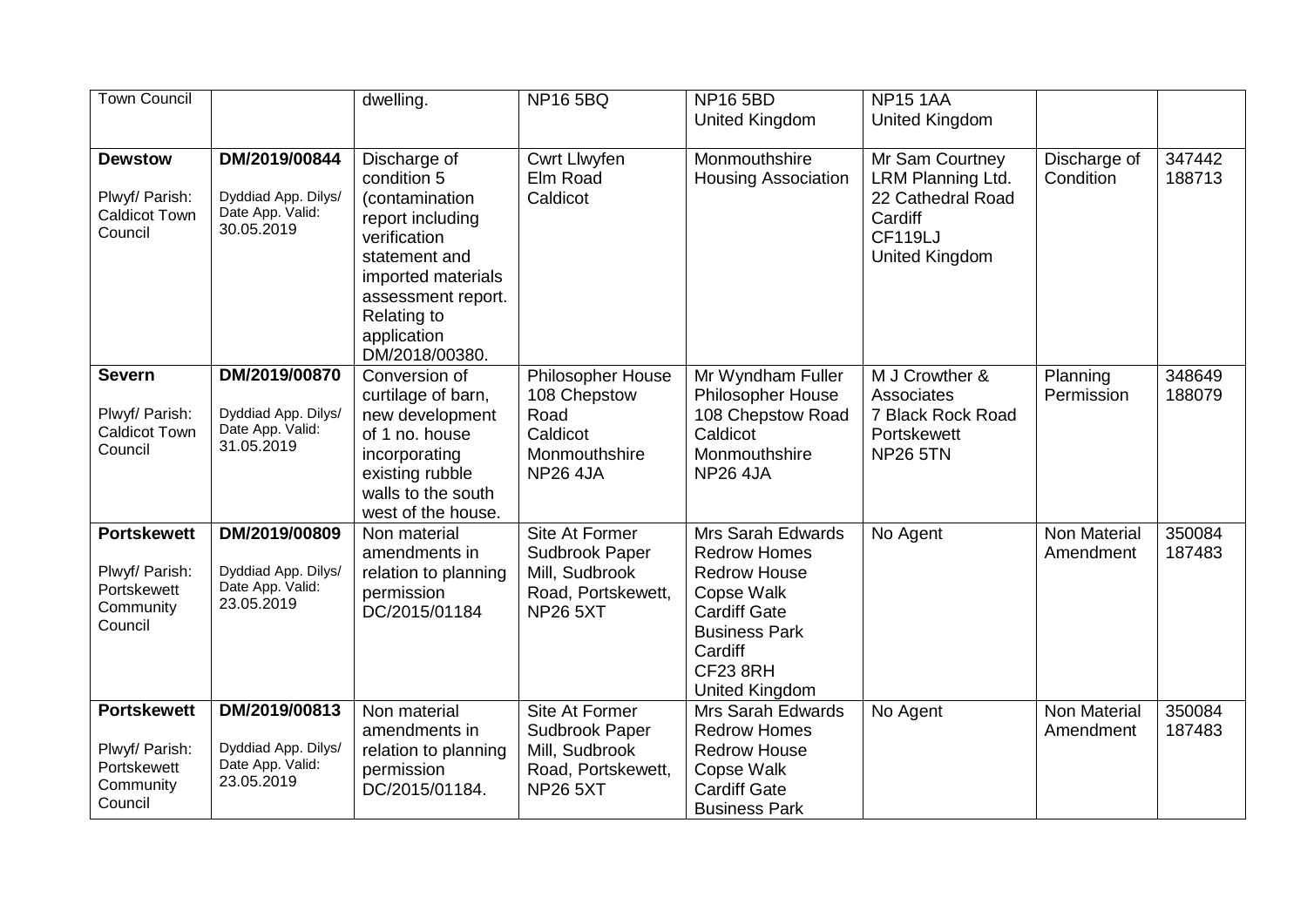|                                                                                            |                                                                        |                                                                                                                                                       |                                                                                                | Cardiff<br>CF23 8RH<br><b>United Kingdom</b>                                                                                             |                                                                                                                         |                                                           |                  |
|--------------------------------------------------------------------------------------------|------------------------------------------------------------------------|-------------------------------------------------------------------------------------------------------------------------------------------------------|------------------------------------------------------------------------------------------------|------------------------------------------------------------------------------------------------------------------------------------------|-------------------------------------------------------------------------------------------------------------------------|-----------------------------------------------------------|------------------|
| <b>Castle</b><br>Plwyf/ Parish:<br>Abergavenny<br><b>Town Council</b>                      | DM/2019/00624<br>Dyddiad App. Dilys/<br>Date App. Valid:<br>18.04.2019 | Mature Cork Oak -<br>Prune back limbs<br>over hanging brick<br>wall and garden to<br>the north (by<br>approx 2 mtrs).                                 | <b>Claremont House</b><br>32 Monmouth Road<br>Abergavenny<br>Monmouthshire<br>NP7 5HL          | Mr Oliver Field<br>O.Field Tree Surgery<br>Ltd<br>Long House<br>Porth-y-parc Lane<br>Llwyn Du<br>Abergavenny<br>Monmouthshire<br>NP777HU | No Agent                                                                                                                | Trees with a<br><b>TPO</b>                                | 330335<br>213537 |
| <b>Castle</b><br>Plwyf/ Parish:<br>Abergavenny<br><b>Town Council</b>                      | DM/2019/00738<br>Dyddiad App. Dilys/<br>Date App. Valid:<br>13.05.2019 | Crown raise.<br>Monolith dead Oak<br>tree. To remove<br>plants that have<br>been raised in the<br>past and are left<br>with little or no<br>branches. | 30 Llanover Way<br>Abergavenny<br>Monmouthshire<br>NP7 9JF                                     | Mr Smith<br>30 Llanover Way<br>Abergavenny<br>Monmouthshire<br>NP7 9JF                                                                   | <b>Mr Clive Francis</b><br>31 Chapel Road<br>Abergavenny<br>NP777DN                                                     | Works to<br>trees in a<br>Con Area                        | 330355<br>213303 |
| <b>Dixton With</b><br><b>Osbaston</b><br>Plwyf/ Parish:<br>Monmouth<br><b>Town Council</b> | DM/2019/00773<br>Dyddiad App. Dilys/<br>Date App. Valid:<br>17.05.2019 | Move front wall<br>forward on single<br>storey element by<br>500mm to make<br>use of the existing<br>gable wall.                                      | Barn At<br><b>Newton Court Farm</b><br><b>Newton Court Lane</b><br>Monmouth<br><b>NP25 3SP</b> | Mr & Mrs A Riddell<br>Little Grange<br>Llangrove<br>Ross-On-Wye<br>HR9 6EX<br>United Kingdom                                             | No Agent                                                                                                                | <b>Non Material</b><br>Amendment                          | 352076<br>214501 |
| <b>Drybridge</b><br>Plwyf/ Parish:<br>Monmouth<br><b>Town Council</b>                      | DM/2019/00469<br>Dyddiad App. Dilys/<br>Date App. Valid:<br>14.05.2019 | Reopening of<br>recently closed<br>rear apertures &<br>replacement<br>window & door; $\overline{\phantom{a}}$<br>basement arch<br>repair.             | 13 Agincourt<br>Square<br>Monmouth<br>Monmouthshire<br><b>NP25 3DY</b>                         | <b>Ms Katherine Costa</b><br>Penny<br>13, Agincourt<br>Square<br>Monmouth<br><b>NP25 3DY</b><br>United Kingdom                           | Mr Andrew<br>Venables<br>Avarchitecture<br>17 Pentaloe Close<br>Mordiford<br>Herefordshire<br>HR1 4LS<br>United Kingdom | <b>Fast Track</b><br>Listed<br><b>Building</b><br>Consent | 350745<br>212844 |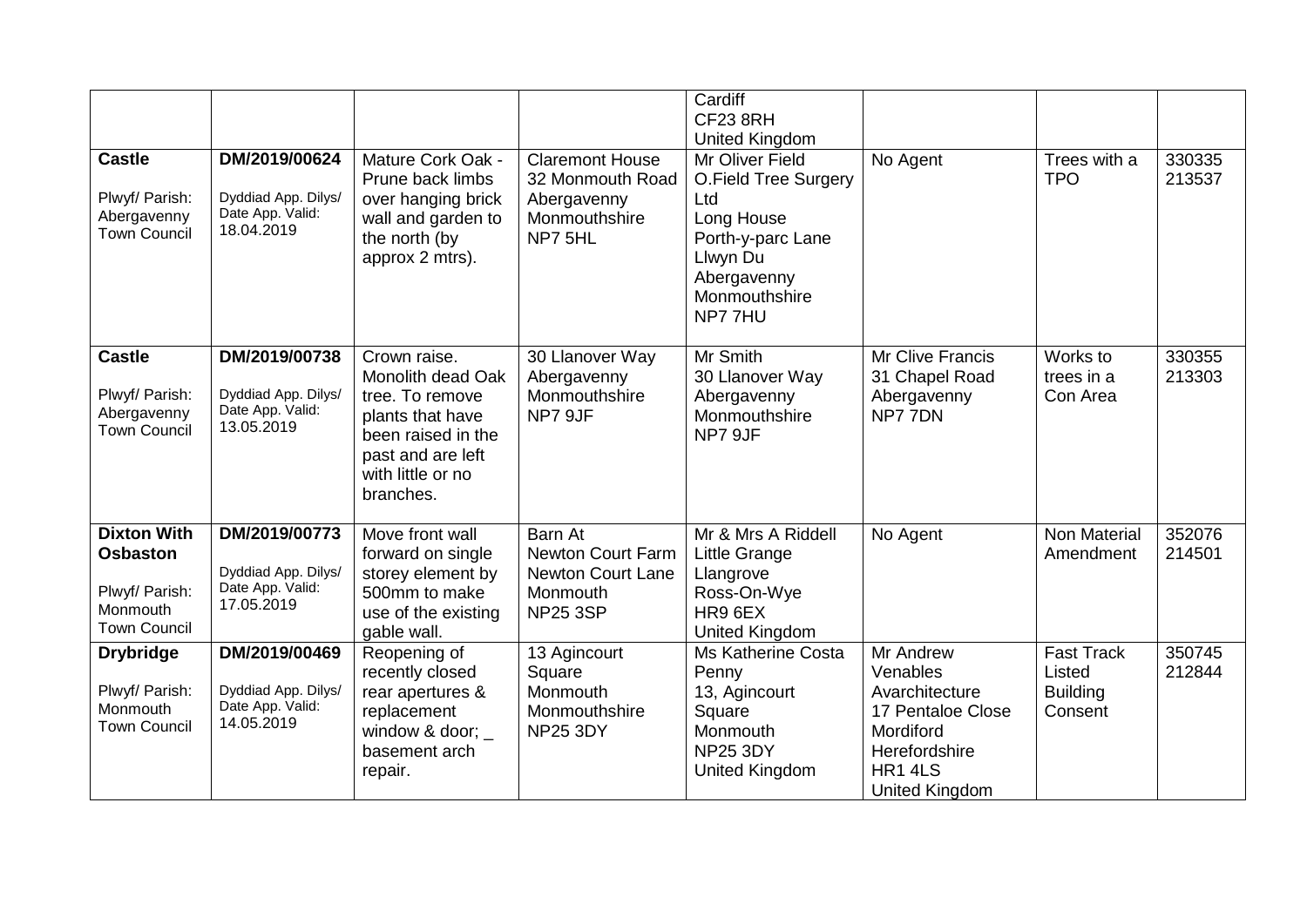| <b>Drybridge</b><br>Plwyf/ Parish:<br>Monmouth<br><b>Town Council</b>           | DM/2019/00802<br>Dyddiad App. Dilys/<br>Date App. Valid:<br>03.06.2019 | $1$ no. non-<br>illuminated fascia<br>sign. 1 no. non-<br>illuminated hanging<br>sign                                                                                      | Mountain<br>Warehouse<br>38 Monnow Street<br>Monmouth<br>Monmouthshire<br><b>NP25 3EN</b> | Property<br>Management<br>Mountain<br>Warehouse<br>3 Ecclestone Road<br>London<br>SW1W 9LX<br>United Kingdom | <b>Ms Tracy Barwick</b><br>Spencer Signs Itd<br>170 Scarborough<br><b>Street</b><br>Hull<br>HU3 4TG<br>United Kingdom | Advertiseme<br>nt Consent                   | 350675<br>212727 |
|---------------------------------------------------------------------------------|------------------------------------------------------------------------|----------------------------------------------------------------------------------------------------------------------------------------------------------------------------|-------------------------------------------------------------------------------------------|--------------------------------------------------------------------------------------------------------------|-----------------------------------------------------------------------------------------------------------------------|---------------------------------------------|------------------|
| <b>Drybridge</b><br>Plwyf/ Parish:<br>Monmouth<br><b>Town Council</b>           | DM/2019/00811<br>Dyddiad App. Dilys/<br>Date App. Valid:<br>31.05.2019 | Single storey rear<br>extension and<br>alterations to<br>existing dwelling<br>house                                                                                        | 33 St Thomas<br>Road<br>Monmouth<br>Monmouthshire<br><b>NP25 5SB</b>                      | Ms Gillian Spary<br>33, St Thomas Road<br>Monmouth<br><b>NP25 5SB</b>                                        | Mr Darren Worthing<br>Le Cole Grange<br>The Hendre<br>Monmouth<br><b>NP25 5NX</b><br>United Kingdom                   | Householder                                 | 349847<br>212576 |
| <b>Mill</b><br>Plwyf/ Parish:<br>Magor With<br>Undy<br>Community<br>Council     | DM/2019/00566<br>Dyddiad App. Dilys/<br>Date App. Valid:<br>16.04.2019 | Dormer to side of<br>main roof.                                                                                                                                            | 57 Kensington Park<br>Magor<br>Caldicot<br>Monmouthshire<br><b>NP26 3QH</b>               | Mr Karl Luton<br>57, Kensington Park<br>Magor<br><b>NP26 3QH</b>                                             | Mr Mark Harry<br><b>Maison Design</b><br>25 Caldicot Road<br>Rogiet<br>Caldicot<br><b>NP26 3SE</b><br>United Kingdom  | Certificate of<br>Prop Lawful<br>Use or Dev | 341936<br>187108 |
| <b>The Elms</b><br>Plwyf/ Parish:<br>Magor With<br>Undy<br>Community<br>Council | DM/2019/00851<br>Dyddiad App. Dilys/<br>Date App. Valid:<br>04.06.2019 | Laying of a<br>hardstanding and<br>construction of a<br>single story<br>wooden outbuilding<br>as an office/studio<br>to enable working<br>from home by the<br>home owners. | <b>Faymar House</b><br>Elm Avenue<br>Undy<br>Caldicot<br>Monmouthshire<br><b>NP26 3EX</b> | <b>Mr Elliot Smart</b><br><b>Faymar House</b><br>Elm Avenue<br>Undy<br><b>NP26 3EX</b>                       | No Agent                                                                                                              | <b>Fast Track</b><br>Householder            | 343329<br>187024 |